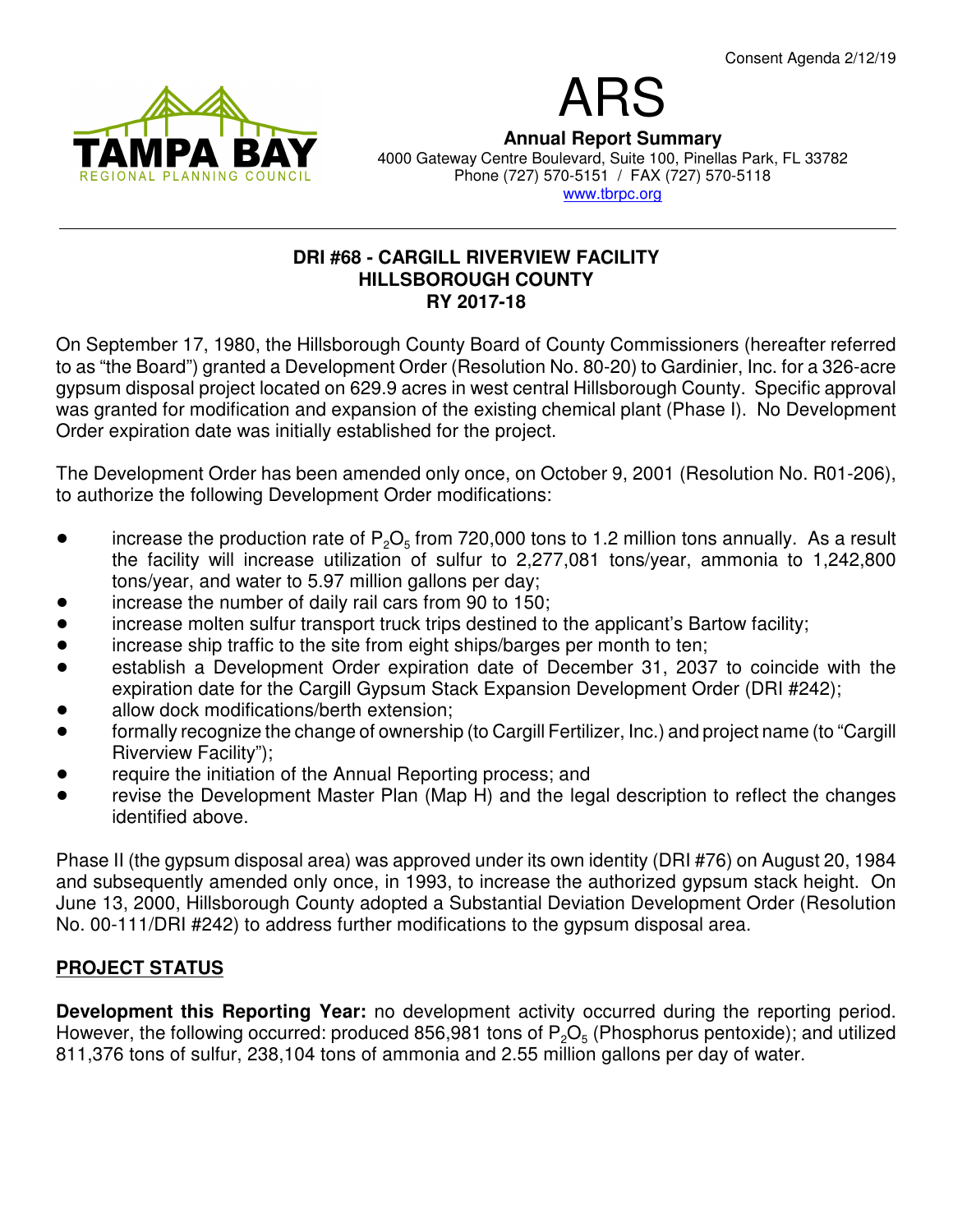**Cumulative Development:** all necessary infrastructure to facilitate the processing of sulfur has been completed.

**Projected Development:** no development plans or anticipated plant operations have been identified.

## **SUMMARY OF DEVELOPMENT ORDER CONDITIONS**

- 1. Condition III.E. of the Development Order obligates the developer to provide several deliverables within each Annual Report, all of which have been provided:
	- A. Surface water quality monitoring was conducted during the reporting year. The "average" recording levels for each required parameter was provided in Exhibit H to the Annual Report.
	- B. The number of trucks passing the guard gate on the first Wednesdays of February and August were provided. The report identified 342 truck round trips on February 7, 2018 and 204 truck round trips on August 1, 2018. It is hereby recognized that the truck traffic increased considerably in comparison with the truck counts obtained in February 2017 (i.e. 55 trucks) and August 2017 (i.e. 49 trucks). No reasoning was provided to address this significant disparity although the  $\mathsf{P}_2\mathsf{O}_5$  production rates appear to be relatively comparable.
	- C. The Developer is required to report the amount of reclaimed water used on site during the reporting year. The facility utilized an estimated 14,440,000 gallons of reclaimed water during the reporting period, substantially more than the 9,973,900 gallons reportedly utilized in 2016-17. It is hereby recognized that, per Condition III.H., the Developer is obligated to utilize reclaimed water to the maximum extent "practicable."
	- D. The Developer alleges to have submitted the "5-year Compliance Report" to the Southwest Florida Water Management District on May 28, 2015 in accordance with Permit #20001532.004 requirements. Such Report is required to be submitted every fifth year and included in the respective Annual Reports. This Report is next scheduled to be submitted in September 2020.
	- E. The Developer's security and risk management plans were evaluated during the reporting period in accordance with 40 CFR 112(r) and U.S. Coast Guard Operating Plans. While many of the security measures relate to guarded plant entrances, roving patrols, camera surveillance and fencing, select policies pertaining to ship traffic and ships crew transportation have been "enhanced" in accordance with the Maritime Transportation Security Act.
- 2. With the intent of reducing emissions during construction to the lowest practicable level, Condition III.J.4. requires the developer submit an emission control plan to the Environmental Protection Commission of Hillsborough County. While no date was specified for such deliverable, no such Plan was ever submitted. The Developer continues to assert that "the use of Best Management" Practices for on-site construction activities and through the continued abidance to the Hillsborough County Environmental Protection Commission site permits, the intent of this Condition has been (and will continue to be) met."